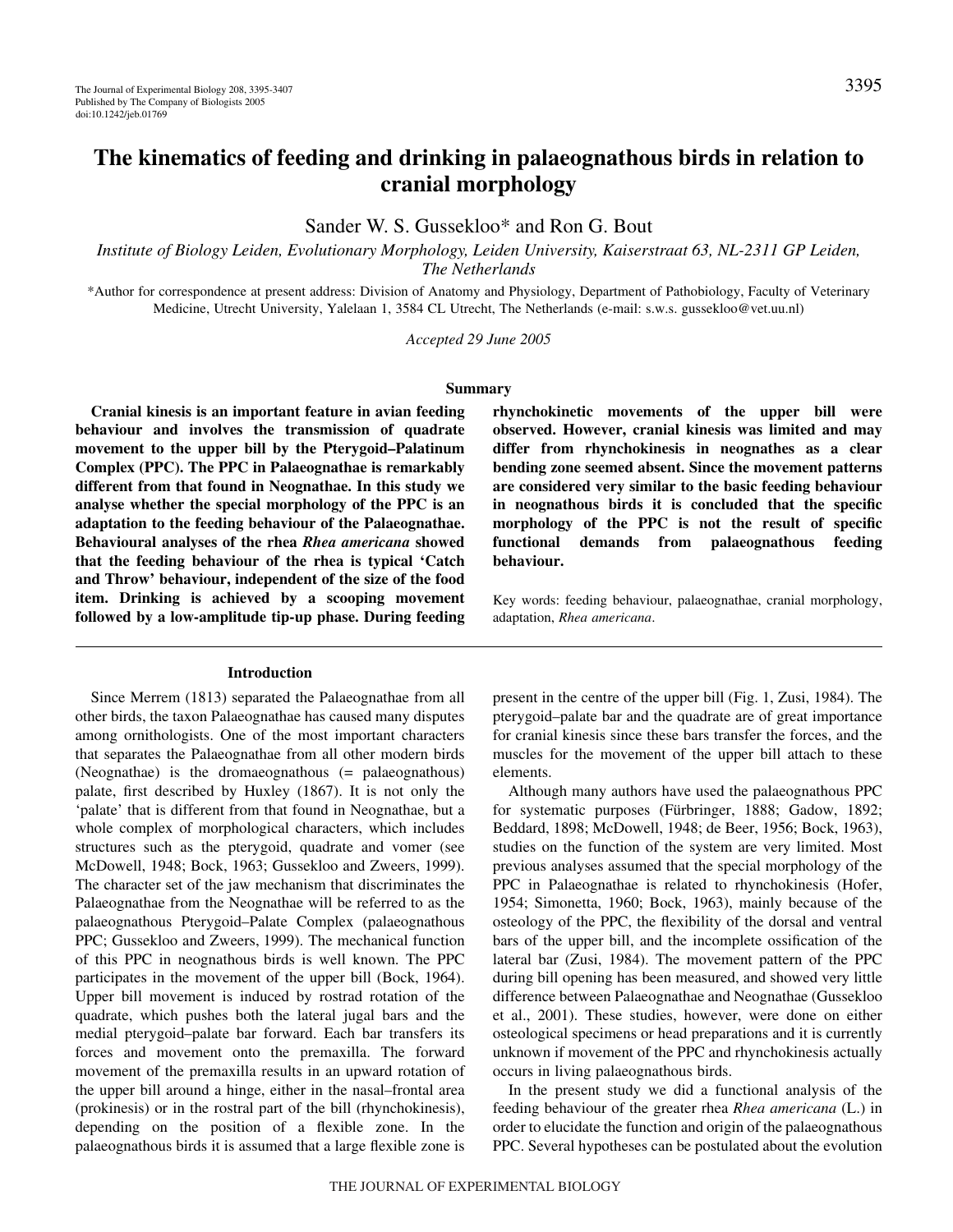# 3396 S. W. S. Gussekloo and R. G. Bout

of the special PPC morphology in the Palaeognathae. Our main hypothesis is that the specific palaeognathous morphology of the PPC is an adaptation to selective forces that act on the PPC in palaeognathous birds, but not in neognathous birds. Since the function of the PPC is the transfer of forces and movements during upper bill movement, it is assumed that these selective forces must be related to bill movement. Feeding behaviour is considered the strongest selection force acting on bill movement, and therefore on the PPC. Other behaviours such as vocalisation, preening and social behaviour are considered to have little effect on the osteology of the bills. To investigate whether differences in selection forces on bill movement are present, bill movement of a typical palaeognathous bird during feeding will be described and compared with a previously described general neognathous-feeding pattern (Zweers et al., 1994). If differences are found in the feeding behaviour it may be possible to infer which selective forces resulted in the differences in PPC morphology. If no differences in feeding pattern can be found between Neognathae and Palaeognathae it must be concluded that no different selective forces act on the PPC during feeding and an alternative hypothesis about the



Fig. 1. Types of cranial kinesis in birds. (A) Prokinesis, (B) distal rhynchokinesis, (C) central rhynchokinesis. Skull outlines are given in lateral view. Black triangles indicate the main area of rotation, multiple triangles in a single element indicate the boundaries of an bending zone. The triangle in A indicates the nasal–frontal articulation. Arrows indicate the lateral (nasal) bar of the upper bill, which is incomplete in C. Ligament is shown in gray. (Adapted from Zusi, 1984.)

origin of the difference in morphology between Neognathae and Palaeognathae must be postulated.

#### **Materials and methods**

The greater rhea *Rhea americana* (L.), a middle-sized palaeognathous bird from South-America, was chosen as representative for the Palaeognathae. This species has a general palaeognathous PPC configuration (McDowell, 1948) and its natural history and behaviour are well known (Raikow, 1968, 1969; Bruning, 1974; Martella et al., 1995, 1996; Reboreda and Fernandez, 1997). For the analysis two animals, one male and one female, were trained to feed on several food types within the experimental set-up. For this analysis, feeding will include only the behavioural elements from picking-up the food item until swallowing. All phases prior to the picking-up for intraoral transport are considered a part of food-acquisition.

The feeding behaviour of the birds was recorded using video imaging  $(25 \text{ frames s}^{-1})$ . The recordings were made in an experimental set-up in which a lateral view and a frontal view of the bird were obtained in the same frame using a mirror situated in front of the bird at an angle of 45°. The birds had to approach the feeding arena through a small corridor, ensuring a good lateral position of the bird with respect to the camera. Behind the bird, from the camera's viewpoint, a grid  $(2 \text{ cm} \times 2 \text{ cm} \text{ squares})$  was placed to make scaling possible.



Fig. 2. Digitised points in each frame of the feeding scenes. (1) Rostral edge of the eye, (2) caudal edge of the eye, (3) centre of the ear, (4) centre of the food item, (5) upper bill, near the bill tip (ventral edge), (6) upper bill, rostral of the bending zone (ventral edge), (7) upper bill, caudal of the bending zone (ventral edge), (8) upper bill, caudal part (ventral edge), (9) upper bill, most rostral point with feathers, (10) lower bill, near the bill tip (dorsal edge), (11) lower bill, rostral of the bending zone (dorsal edge), (12) lower bill, caudal of the bending zone (dorsal edge), (13) lower bill, caudal part (dorsal edge), (14) throat, near end rhamphotheca, (15) throat, near end lower jaw,  $(16)$  throat, 2 cm below marker 15. In addition to the points shown, three standard points on the background grid were digitised to determine horizontal and vertical axes and to scale the images.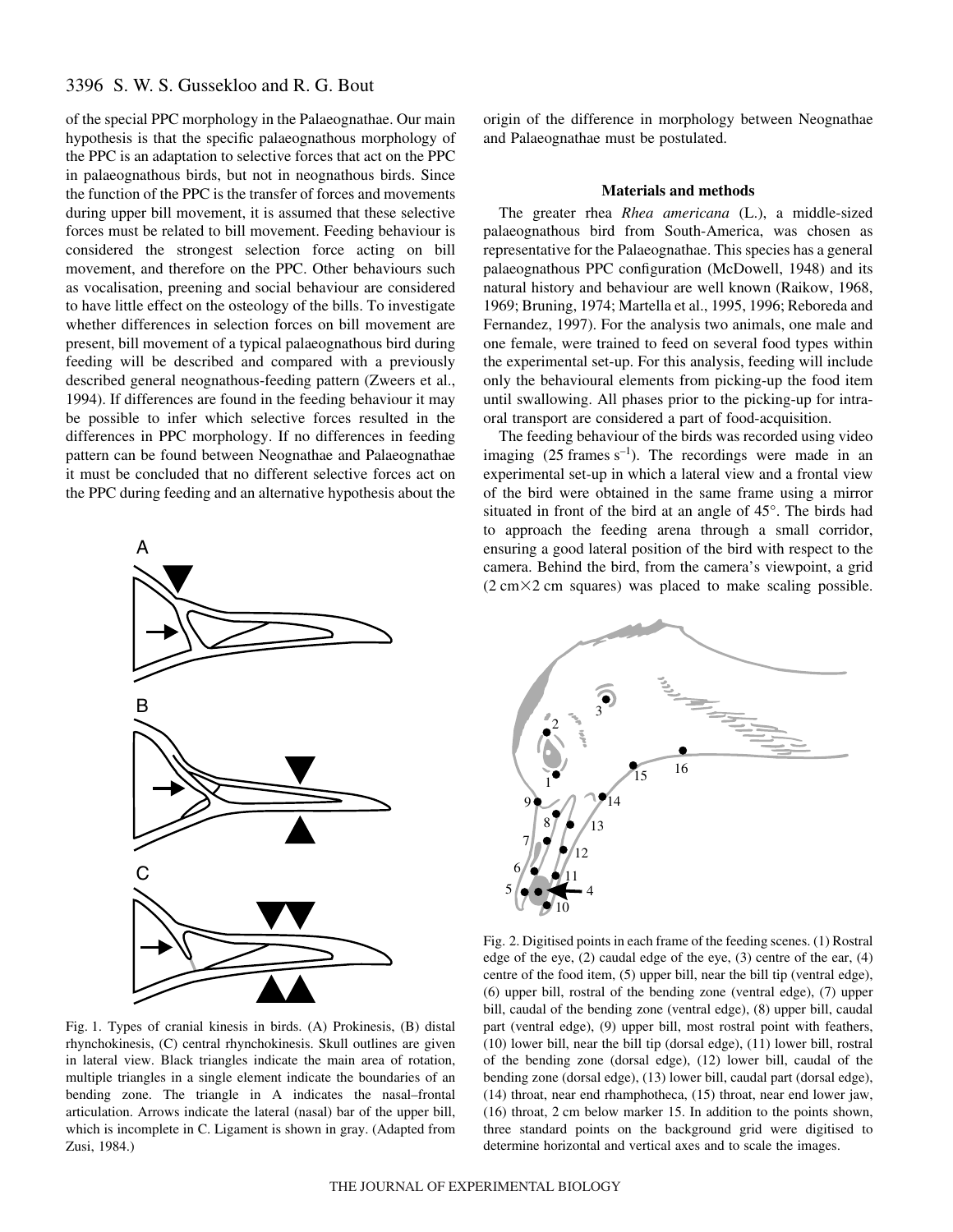| No.          | Parameter                      | Description                                                                  |
|--------------|--------------------------------|------------------------------------------------------------------------------|
|              | Standard measure               | Measured on the reference grid (mm)                                          |
|              | Gape                           | Distance between upper and lower bill tip (mm)                               |
|              | Distance food                  | Distance between the food item and the upper bill tip (mm)                   |
|              | X position head                | Relative horizontal position of the head (ear) (mm)                          |
|              | <i>Y</i> position head         | Elevation of the head (ear) above the ground (mm)                            |
| <sub>0</sub> | Flexion in nasal-frontal hinge | Angle between cranium and caudal part of the upper bill (deg.)               |
|              | Flexion halfway the upper bill | Angle between the caudal and rostral part of the bill (deg.)                 |
| 8            | Opening lower bill             | Angle between the cranium and lower bill (deg.)                              |
|              | Depression of the throat       | Distance between the cranium (ear) and oropharynx floor near the larynx (mm) |

Table 1. *Calculated parameters used in the kinematic analysis* 

The films were analysed, frame-by-frame, by digitising the position of several points on the upper and lower bill relative to the standard grid (Fig. 2). Prior to the feeding analysis the position of the bending zones was determined through manipulating osteological specimens. The positions found were compared to previous descriptions (Hofer, 1954; Simonetta, 1960; Bock, 1963; Zusi, 1984) and used to determine the position of points for digitising. In addition to these points on the bills, some reference points on the skull of the bird were also digitised (Fig. 2). From the complete set of digitised points a number of distances and angles was calculated (Table·1). The accuracy of the calculated distances and angles was determined on the basis of the variation in a standard measurement calculated as the distance between two digitised points of the reference grid. The standard error in this distance measurement was approximately 0.08 mm. The standard error in digitising a point was therefore approximately 0.04 mm in each direction. The errors for points were used to calculate the error for angles, which was dependent on the distance between the points and the angle between lines. The standard error of the mean angle of two parallel lines both of  $4 \text{ cm}$  (a typical length used in our analyses) is just under  $0.5^{\circ}$ . For each time point the mean value and 95% confidence intervals of the behavioural parameters were calculated and used to describe the mean behavioural pattern. The same data were also used to test if cranial kinesis is present in palaeognathous birds.

The data on head displacement were used to determine maximum velocities and accelerations of the head during feeding. The complete trajectory of the head was determined by interpolation to 250 points  $s^{-1}$  using a cubic-spline interpolation technique. The spline interpolation technique was used under the assumption that head movements follow a gradual and symmetric path around the points of change of direction. Behavioural observations confirm these assumptions. The acceleration data, in combination with the mass of the head (estimated from the head mass in other individuals) were used to determine the forces acting on the head.

A range of food types was offered (Table 2), varying in size between 4 mm and 35 mm in length. At least five items of each food type were analysed for each bird. Large apples were only eaten by the male and only on three occasions. Drinking cycles

Table 2. *Approximate dimensions of offered food types* 

| No. | Food type        | Dimensions (mm)      |
|-----|------------------|----------------------|
|     | Apple large      | $35\times35\times35$ |
|     | Apple small      | $25\times25\times25$ |
| 3   | Pellets          | $10\times10\times25$ |
|     | Seeds            | $4\times3\times8$    |
|     | Water (drinking) |                      |

were observed in both individuals, but only seven cycles could be analysed.

To investigate the diversity and variability of the feeding behaviour, a Principal Component Analysis (PCA) was used to describe the variation in feeding behaviour due to different food-types. The PCA, with Varimax rotation, was based on the correlation matrix of characters. The characters were obtained from the movement patterns of the different head elements involved in feeding (Table 3; see also Figs 5, 6). Differences in principal component scores were determined using an analysis of variance (ANOVA).

In addition to an analysis of the structure of the general feeding and drinking pattern, emphasis was laid on the presence of cranial kinesis, since many authors have coupled the morphology of the palaeognathous PPC directly to it. During all the observed feeding cycles both movement near the nasal–frontal area and movement in the upper bill were monitored to determine if cranial kinesis is present during normal feeding behaviour. Changes in angles were compared statistically using ANOVA to determine if bending actually occurs.

## **Results**

#### *General feeding behaviour*

When describing the feeding behaviour of the rhea, the same elements are used as in the general description for neognathous feeding used by Zweers et al. (1994). The first elements of the neognathous feeding behaviour are preliminary head fixation, preliminary head approach and final head fixation. None of these elements are observed in the rhea. After final fixation neognathous feeding behaviour continues with the following elements: (1) final head approach, (2) catch at jaw tips, (3) stationing and repositioning, (4) catch at jaw tips, (5) intra-oral transport ('Catch and Throw'), (6) intra-pharyngeal transport.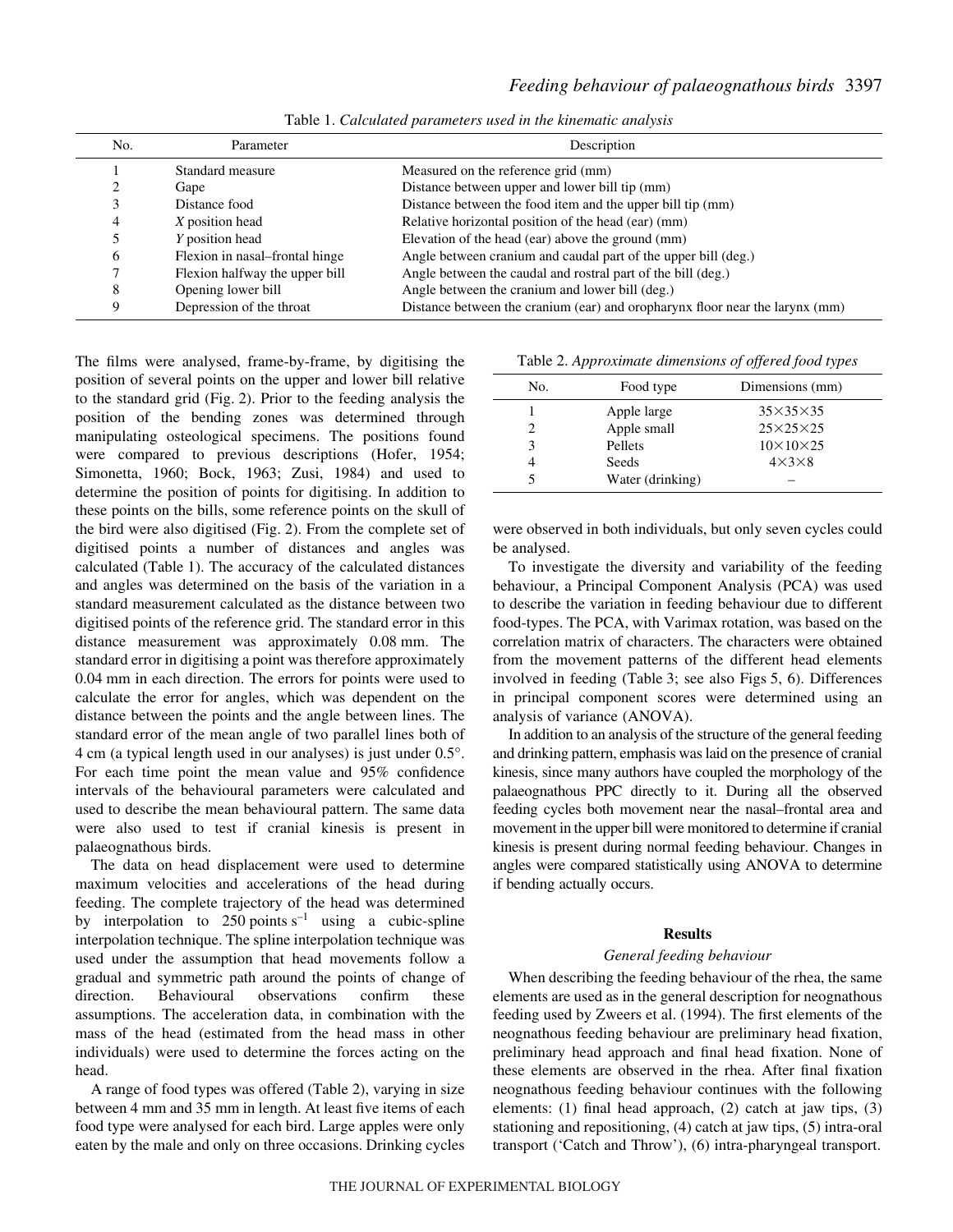# 3398 S. W. S. Gussekloo and R. G. Bout

| Group          | No.            | Parameter                                                                    | Description                                                                                                                                                                                                   |
|----------------|----------------|------------------------------------------------------------------------------|---------------------------------------------------------------------------------------------------------------------------------------------------------------------------------------------------------------|
| Gape           | $\mathbf{1}$   | Gape 1                                                                       | Maximum gape during the approach                                                                                                                                                                              |
|                | $\overline{c}$ | Gape 2                                                                       | Maximum gape during 'Catch and Throw'                                                                                                                                                                         |
|                | 3              | Gape level                                                                   | Mean gape between Gape 1 and 2                                                                                                                                                                                |
|                | 4              | Gape level s.D.                                                              | Standard deviation of no. 3 (indicator for repositioning)                                                                                                                                                     |
|                | 5              | Gape period                                                                  | Time between Gape 1 and 2                                                                                                                                                                                     |
|                | 6              | Gape 2 Moment                                                                | Time from start to Gape 2                                                                                                                                                                                     |
| Lower bill     | 7              | Lower bill 1                                                                 | Maximum depression of the lower bill during the approach                                                                                                                                                      |
|                | 8              | Lower bill 2                                                                 | Maximum depression of the lower bill during the 'Catch and Throw'                                                                                                                                             |
|                | 9              | Lower bill level                                                             | Mean depression of the lower bill between Lower bill 1 and 2                                                                                                                                                  |
|                | 10             | Lower bill s.D.                                                              | Standard deviation of no. 9 (indicator for repositioning)                                                                                                                                                     |
|                | 11             | Lower bill period                                                            | Time between lower bill 1 and 2                                                                                                                                                                               |
|                | 12             | Lower bill 2 moment                                                          | Time from start to lower bill 2                                                                                                                                                                               |
| Prokinesis     | 13             | Prokinesis at Gape 1                                                         | Angle around nasal-frontal hinge at Gape 1                                                                                                                                                                    |
|                | 14             | Prokinesis at Gape 2                                                         | Angle around nasal-frontal hinge at Gape 2                                                                                                                                                                    |
|                | 15             | Prokinesis level                                                             | Mean angle around nasal-frontal hinge between Gape 1 and Gape 2                                                                                                                                               |
|                | 16             | Prokinesis level s. <sub>D</sub> .                                           | Standard deviation of no. 15 (indicator for constancy of kinesis)                                                                                                                                             |
| Rhynchokinesis | 17<br>18<br>19 | Rhynchokinesis at Gape 1<br>Rhynchokinesis at Gape 2<br>Rhynchokinesis level | Angle around bending zone in the upper bill at Gape 1<br>Angle around bending zone in the upper bill at Gape 2<br>Mean angle around bending zone in the upper bill between the moment of Gape 1<br>and Gape 2 |
|                | 20             | Rhynchokinesis level s.D.                                                    | Standard deviation of no. 19 (indicator for constancy of kinesis)                                                                                                                                             |
| Food           | 21<br>22       | Food level<br>Food level s.D.                                                | Mean distance between the cranium and the food-item between the moment of<br>grasping and swallowing<br>Standard deviation of no. 21(indicator for inter-oral transport other than 'Catch and<br>Throw')      |
|                | 23             | Food period                                                                  | Duration of holding the food item                                                                                                                                                                             |
|                | 24             | Food min moment                                                              | Moment of release of the food item in the 'Catch and Throw'                                                                                                                                                   |
| Head $Y$       | 25             | Head elevation period                                                        | Time between minimum and maximum elevation of the head                                                                                                                                                        |
|                | 26             | Difference head elevation                                                    | Maximum distance of head elevation                                                                                                                                                                            |
|                | 27             | Max head elevation moment                                                    | Moment of maximal head elevation                                                                                                                                                                              |
| Head $X$       | $28\,$         | Head X period                                                                | Time between minimum and maximum horizontal displacement of the head                                                                                                                                          |
|                | 29             | Difference head $X$                                                          | Maximum distance of horizontal head displacement                                                                                                                                                              |
|                | 30             | Min head $X$ moment                                                          | Moment of minimal horizontal extension of the neck (head closest to the body)                                                                                                                                 |
| Neck           | 31             | Neck neck period                                                             | Time between maximal and minimal flexion of the neck                                                                                                                                                          |
|                | 32             | Difference neck neck                                                         | Difference in angle between maximal and minimal flexion                                                                                                                                                       |
|                | 33             | Neck neck moment                                                             | Moment of minimum neck flexion                                                                                                                                                                                |
| Throat         | 34             | Throat period                                                                | Period between minimum and maximum throat depression                                                                                                                                                          |
|                | 35             | Difference throat                                                            | Distance between minimum and maximum throat depression                                                                                                                                                        |
|                | 36             | Throat moment                                                                | Moment of maximum throat depression                                                                                                                                                                           |

Table·3. *Measured parameters*

The general feeding sequence of the rhea (Figs 3A, 4) resembles this pattern: the bird approaches the food item while opening the bills and the food item is picked up. When the head hits the ground the acceleration of the head is approximately 11.30 m s<sup>-2</sup> (a=11.30±6.57 m s<sup>-2</sup>, *N*=41). With an estimated head mass of 0.25 kg, the mean calculated impact force was  $2.83 \text{ N}$  and the maximum did not exceed  $7.54 \text{ N}$  $(a_{\text{max}}=30.17 \text{ m s}^{-2}).$ 

Grasping the food is sometimes followed by repositioning behaviour. Repositioning occurs in the rhea more often when large rather than small food items were eaten.

When the food item was correctly positioned, a single

'Catch and Throw' movement is used to transport the food particle into, or near to, the entrance of the oesophagus. A 'Catch and Throw' movement starts when the food is fixed between the bills, the head is accelerated upward and slightly backward. Then the bills open and the head is suddenly moved forward. The accelerated food item continues to move upward while the head of the bird moves downward, which results in the transport of the food item. The palaeognathous single 'Catch and Throw' movement is accompanied by a large gape and a large depression of the tongue. This depression results in an enlargement of the buccal cavity, which facilitates transport of the food item into the caudal part of the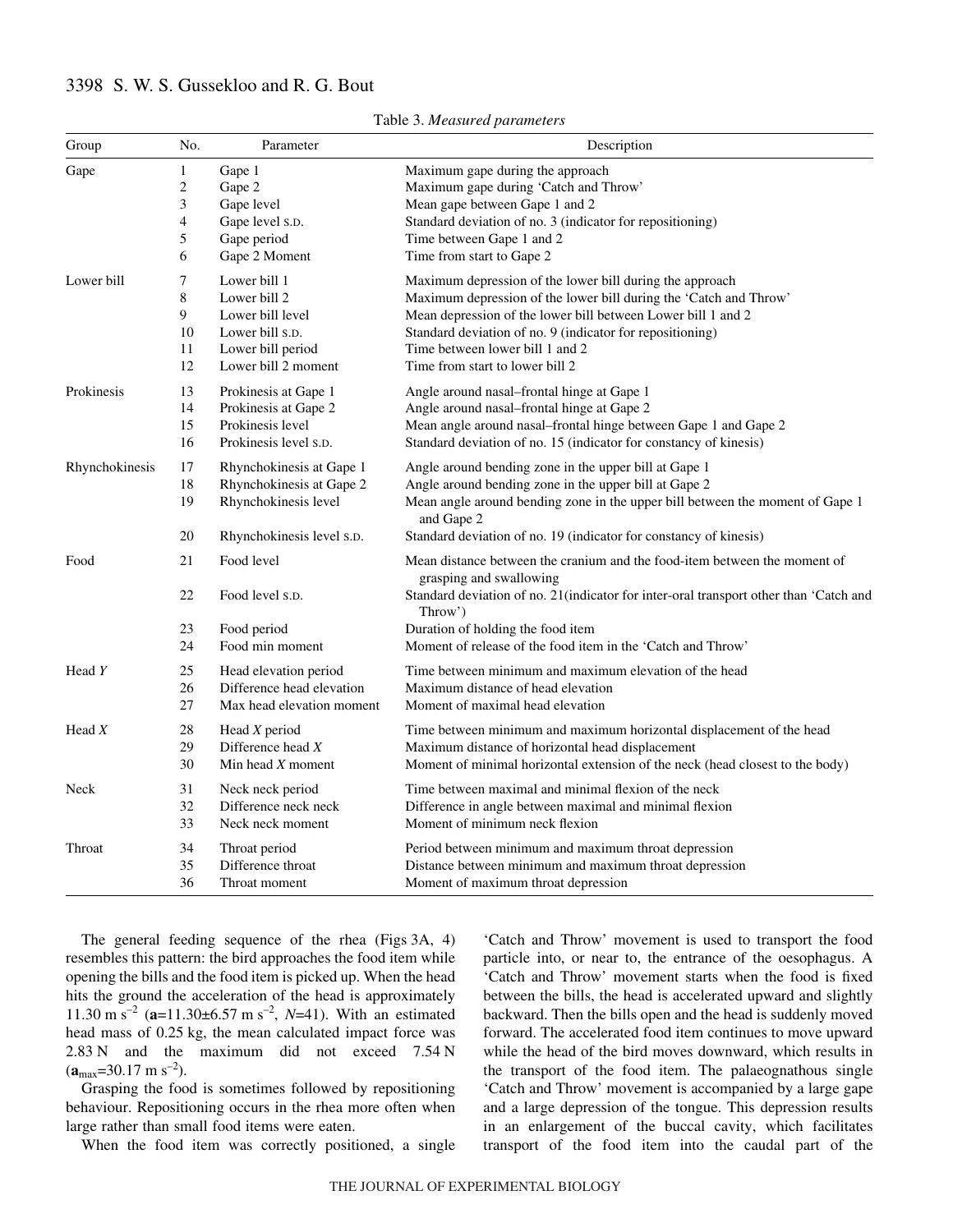

Fig. 3. Outline drawings of feeding behaviour (A) and scoop drinking behaviour (B) of the greater rhea *Rhea americana*. Horizontal lines represent ground level in A or water level in B.

oropharynx. No tongue movement was observed other than the one resulting in the depression of the mouth floor. The limited functions of the tongue in feeding are reflected in the morphology of the tongue, which is relatively small with no remarkable features (Fig. 5). The oropharynx itself also shows very little remarkable characters that might indicate feeding patterns other than 'Catch and Throw' behaviour.

#### *General drinking behaviour*

The rhea uses two different types of drinking behaviour, depending on the area of water available to drink from. The



## *Feeding behaviour of palaeognathous birds* 3399

preferred method of drinking can be described as scoop drinking followed by a low-amplitude tip-up phase (Fig. 3B). During drinking the bird opens the bill, inserts it into the water, and with a forward scooping motion of the head the lower bill is filled with water. The bill is then closed and the head is elevated until the neck is almost completely stretched, while the head itself is in a horizontal position. Finally, the water is transported into the oesophagus by a slight elevation of the bill tips and a retraction of the tongue. In some cases small horizontal 'Catch and Throw' movements are used to transport the water more caudally in the oropharynx just prior to swallowing.

When the size of the water surface limits the scooping movement, the rhea uses a drinking technique that is very similar to pecking behaviour. The bill is opened and inserted almost vertically into the water, the bill is then closed and in a single head jerk the water is accelerated vertically, the bill is opened and the water is transported to the back of the oropharynx. Since this behaviour strongly resembles pecking, and is not the basic drinking behaviour, it was not included in this analysis.

### *Quantitative differences between food types*

To characterise the movement patterns quantitatively 36 parameters were chosen (Table 3, Figs 4, 6) and analysed using a Principal Component Analysis (PCA). The first three principal components of the PCA (PC1–3), based on the

> characters of the feeding and drinking behaviours described 63% of the total variance. An analysis of variance (ANOVA) over the principal component scores was used to determine the main differences between individuals/sexes and food types. None of the first three principal components showed a difference between individuals/sexes (d.f.=47, PC1: *F*=0.264, *P*=NS; PC2: *F*=0.198, *P*=NS; PC3: *F*=0.240, *P*=NS, where NS=not significant) and therefore the data from both individuals were combined. It is clear from the plot of the first principal component (PC1) against the second principal component (PC2) that drinking behaviour is remarkably different from feeding behaviour (Fig. 7, Table 4). The first principal component describes the absence

> Fig. 4. A characteristic feeding cycle of the greater rhea *Rhea americana*. The vertical broken lines indicate characteristic moments in the feeding cycle. In chronological order: (A) picking up the food item (grasp), (B) maximum gape during a repositioning cycle and (C) maximum gape during the transport phase. The graphs show the gape, the vertical (*Y*) and horizontal (*X*) positions of the head, the distance between the food item and the bill tips, the depression of the throat and the flexion of the most rostral part of the neck.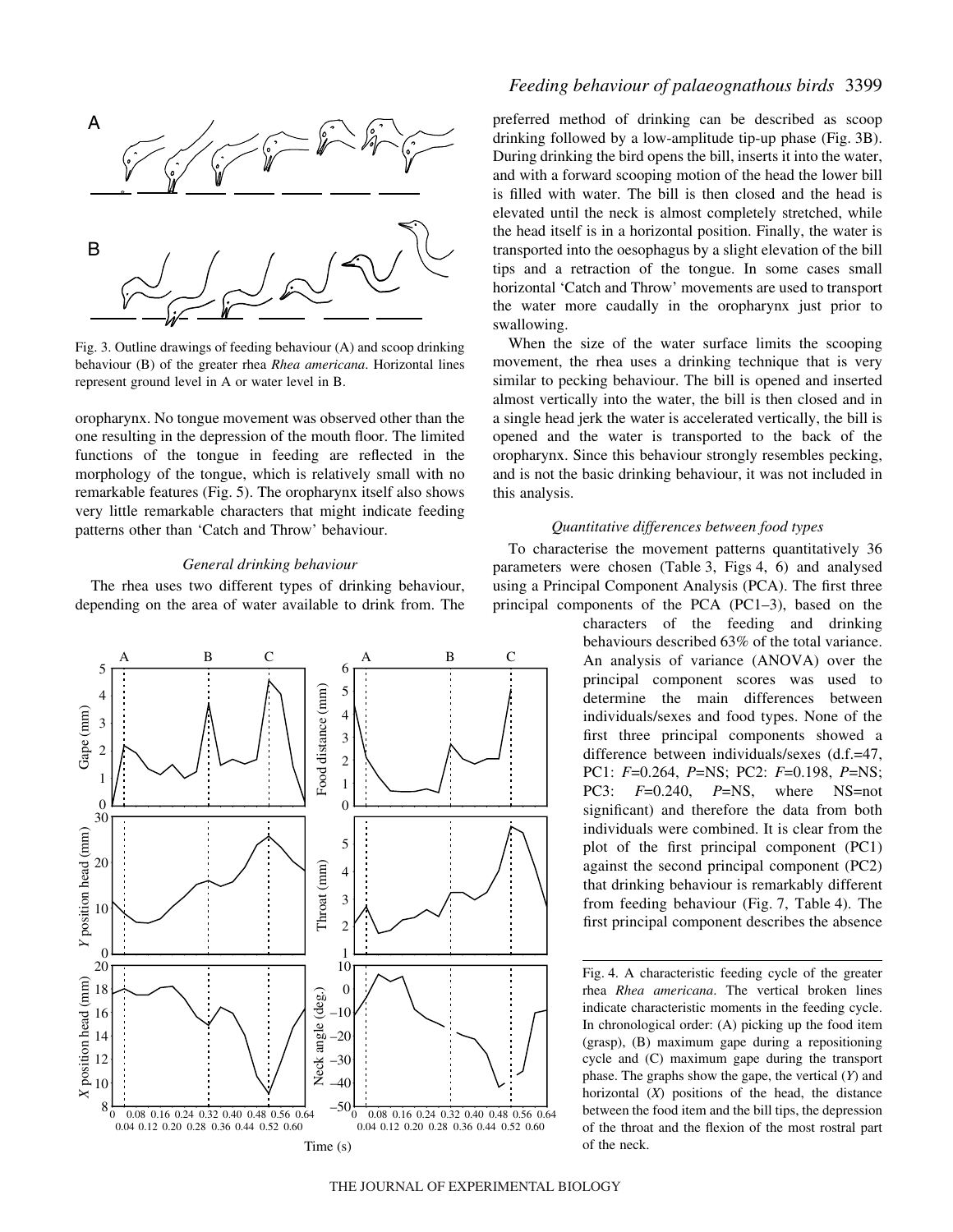of the second gape movement ('Catch and Throw' movement), differences in neck movement (duration of the



Fig. 5. Oropharynx of the greater rhea *Rhea americana*. (A) Dorsal view of oropharynx floor. (B) Ventral view of oropharynx roof. a, rhamphotheca; b, tongue cushion; c, tongue base; d, opening of the trachea; e, larynx; f, esophagus; g, rhamphotheca; h, bony palate; i, soft palate; k, choana; m, vomer.



neck cycle) and the duration of the total feeding cycle (Table 5). The second principal component describes differences in food manipulation by the bills, such as position of the food item between the bills, depression of the lower bill and upper bill kinesis. To investigate the differences between food types without the large distorting effect of drinking, the PCA was repeated using the four types of feeding behaviour only. In this analysis 65% of the variance was explained by the first three principal components. To test whether there are significant differences between food types, a one-way ANOVA over the first three principal components scores was used. Differences between the food types were tested using a *t*-test with Bonferroni correction. There are significant differences between food types on both the first and third principal component (d.f.=40, PC1: *F*=28.678, *P*<0.001; PC2: *F*=0.365, *P*=NS; PC3: *F*=3.628, *P*<0.05). It is clear that PC1 describes the effect of food size (Fig. 8). The differences on the first principal component represent mainly the effect of the duration of the movement for each food type (e.g. gape period, head elevation period, food period, lower bill period), the size of the first gape (Gape 1) and the elevation of the head (difference head *Y*; Table 6). All these parameters increase with an increase of the size of the food type, which indicates that the movement pattern of food uptake is relatively constant and that only the duration, mainly the effect of repositioning,

> and amplitude of the movement differ between different food sizes. The change in movement described by PC1 becomes smaller when the size of the food items increases. A difference on PC1 is only found between seeds and all other food types (food type 1 *vs* 2, 3 and 4, *t*-test, Bonferroni correction, *P*<0.001).

> The third principal component mainly describes the handling of the food item, which affects the amount of depression of the lower bill (lower bill at Gape 1), position of the food item between the bills during the upward movement of the head (food level, food level S.D.), and

> Fig. 6. Measurements selected to describe the feeding behaviour of the greater rhea *Rhea americana* and used in the principal component analysis. Numbers in the graphs refer to parameters listed in Table 3. Measurements from the groups 'gape', 'lower bill', 'prokinesis' and 'rhynchokinesis' are correlated to the maximum gape during food pecking (gape 1; no. 1) and the maximum gape in the transport phase (gape 2; no. 2). Graphs of prokinesis, rhynchokinesis and lower bill depression are not given but they strongly resemble the pattern shown in the gape graph.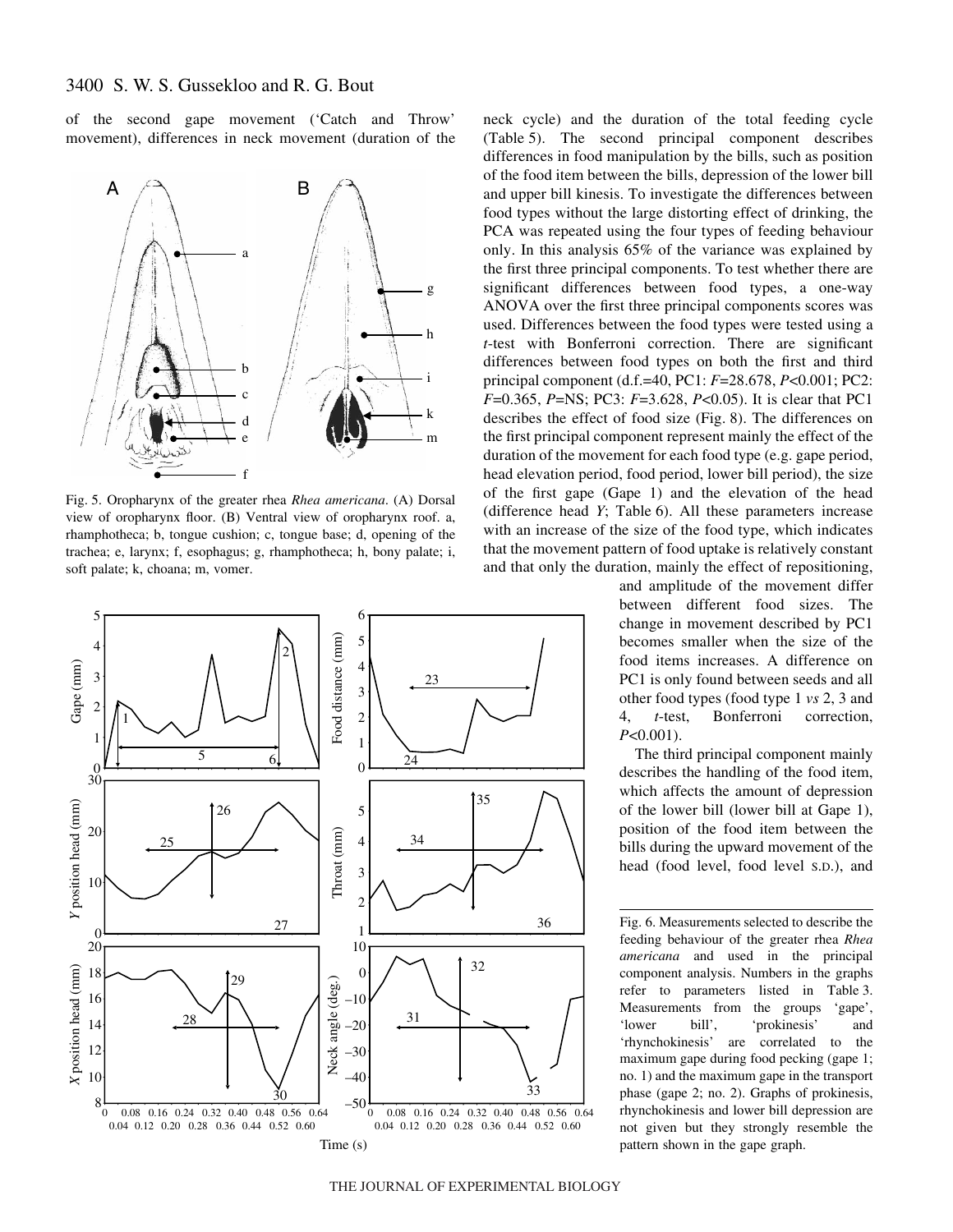amplitude of cranial kinesis (e.g. prokinesis at Gape 1 and 2, rhynchokinesis at Gape 2; Table 6). Differences between food types on PC3 are only found between large apples and seeds (food type 1 *vs* 4, *t*-test, Bonferroni correction, *P*<0.05). However, no clear trends can be determined with a change in size of the food types.

## *Cranial kinesis*

To test the presence of kinesis in the skull of the rhea, several measurements were taken. The movement between the

# *Feeding behaviour of palaeognathous birds* 3401

cranium and the upper bill around the point where the nasal–frontal hinge would be in prokinetic birds was measured, and will be further referred to as prokinetic movement (Fig. 1A). A second measure of kinesis was the movement between the rostral and caudal part of the upper bill with the border of the two parts in the bending region of the upper bill. Movement of the rostral part relative to the caudal part of the upper bill will be referred to as the rhynchokinetic movement (Fig. 1B). Since food types are different in size, the kinesis of the upper bill was determined for each food type separately.

Table 4. *Mean values per food type for all characters used in the principal component analysis* 

|                |                         |                                    | Food        |                |         |                |                  |
|----------------|-------------------------|------------------------------------|-------------|----------------|---------|----------------|------------------|
|                |                         |                                    | 1           | $\overline{2}$ | 3       | $\overline{4}$ | 5                |
| Group          | No.                     | Parameter                          | Apple large | Apple small    | Pellets | Seeds          | Water            |
| Gape           | $\,1\,$                 | Gape 1 (cm)                        | 2.80        | 2.31           | 2.09    | 1.49           | 4.66             |
|                | $\sqrt{2}$              | Gape 2 (cm)                        | 7.53        | 5.47           | 5.24    | 2.43           | $\overline{0}$   |
|                | $\mathfrak{Z}$          | Gape level (cm)                    | 3.46        | 1.88           | 1.67    | 0.52           | 0.37             |
|                | $\overline{\mathbf{4}}$ | Gape level s.D. (cm)               | 0.74        | 0.86           | 0.72    | 0.55           | 0.90             |
|                | 5                       | Gape period (frames)               | 18.33       | 14.73          | 17.18   | 7.86           | 21.43            |
|                | 6                       | Gape 2 moment (frames)             | 17.67       | 13.82          | 15.73   | 6.36           | 19.71            |
| Lower bill     | $\tau$                  | Lower bill 1 (deg.)                | 32.37       | 42.94          | 41.23   | 41.16          | 40.20            |
|                | $\,8\,$                 | Lower bill 2 (deg.)                | 58.70       | 55.60          | 55.46   | 45.98          | $\boldsymbol{0}$ |
|                | $\overline{9}$          | Lower bill level (deg.)            | 39.06       | 38.50          | 39.74   | 32.74          | 25.56            |
|                | 10                      | Lower bill s.D. (deg.)             | 8.60        | 5.87           | 5.48    | 3.82           | 6.50             |
|                | 11                      | Lower bill period (frames)         | 18.67       | 14.27          | 17.27   | 7.79           | 21.14            |
|                | 12                      | Lower bill 2 moment (frames)       | 18.00       | 13.45          | 16.00   | 6.29           | 19.71            |
| Prokinesis     | 13                      | Prokinesis at Gape 1 (deg.)        | 20.58       | 21.94          | 21.83   | 23.42          | 13.53            |
|                | 14                      | Prokinesis at Gape 2 (deg.)        | 18.60       | 21.49          | 23.44   | 22.68          | 22.36            |
|                | 15                      | Prokinesis level (deg.)            | 21.00       | 22.29          | 22.50   | 25.37          | 17.19            |
|                | 16                      | Prokinesis level s.D. (deg.)       | 4.11        | 3.98           | 3.28    | 3.66           | 5.04             |
| Rhynchokinesis | 17                      | Rhynchokinesis at Gape 1 (deg.)    | 6.12        | 6.19           | 8.92    | 4.29           | $-4.48$          |
|                | 18                      | Rhynchokinesis at Gape 2 (deg.)    | 2.29        | 2.39           | 3.65    | 4.56           | 3.52             |
|                | 19                      | Rhynchokinesis level (deg.)        | 3.50        | 3.29           | 5.15    | 2.29           | 0.99             |
|                | 20                      | Rhynchokinesis level s.D. (deg.)   | 5.53        | 4.78           | 4.63    | 4.75           | 7.17             |
| Food           | 21                      | Food level (cm)                    | 1.91        | 1.43           | 1.46    | 1.33           | 3.37             |
|                | 22                      | Food level s.D. (cm)               | 0.62        | 0.60           | 0.66    | 1.47           | 1.88             |
|                | 23                      | Food period (frames)               | 15.33       | 12.45          | 15.36   | 6.64           | 23.71            |
|                | 24                      | Food min moment (frames)           | $-1.00$     | $-0.27$        | $-0.58$ | $-1.14$        | $-0.29$          |
| Head $Y$       | 25                      | Head elevation period (frames)     | 17.67       | 12.90          | 15.45   | 6.64           | 20.43            |
|                | 26                      | Difference head elevation (cm)     | 25.03       | 21.71          | 21.24   | 15.23          | 84.92            |
|                | 27                      | Max head elevation moment (frames) | 18.00       | 12.70          | 15.09   | 5.93           | 20.00            |
| Head $X$       | 28                      | Head $X$ period (frames)           | 12.33       | 12.73          | 10.45   | 6.64           | 8.43             |
|                | 29                      | Difference head $X$ (cm)           | 3.92        | 9.37           | 8.27    | 5.86           | 6.13             |
|                | 30                      | Min head $X$ moment (frames)       | 16.00       | 11.18          | 15.09   | 5.36           | 7.86             |
| Neck           | 31                      | Neck neck period (frames)          | 16.00       | 12.45          | 15.55   | 5.69           | 5.43             |
|                | 32                      | Difference neck neck (deg.)        | 46.81       | 57.11          | 50.99   | 32.82          | 36.26            |
|                | 33                      | Neck neck moment (frames)          | 16.00       | 12.27          | 15.18   | 5.08           | 4.86             |
| Throat         | 34                      | Throat period (frames)             | 17.33       | 14.91          | 17.54   | 5.79           | 12.00            |
|                | 35                      | Difference throat (cm)             | 5.09        | 3.09           | 3.41    | 2.51           | 2.36             |
|                | 36                      | Throat moment (frames)             | 17.67       | 14.09          | 15.91   | 6.64           | 6.86             |

Values are measurements relative to either the cranium or the reference grid; *N*=3 (large apple), 11 (small apple), 12 (pellets), 14 (seeds), 7 (water).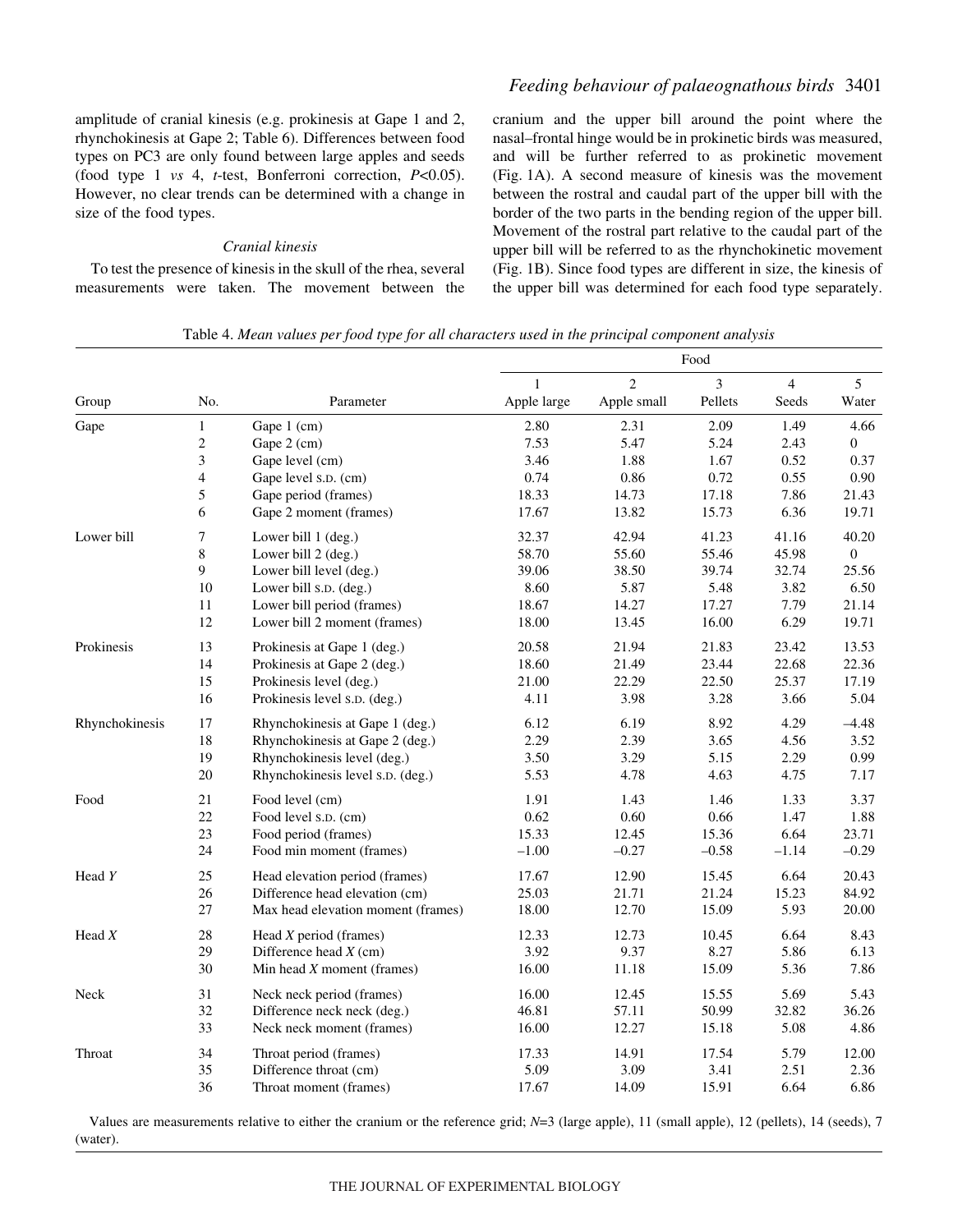

Fig. 7. Plot of PC1 against PC2 of the analysis, including drinking behaviour. Different food types are represented by different markers, and groups of a single food type are outlined. Circles, large apple; closed squares, small apple; open squares, pellets; triangles, seeds; open circles, drinking behaviour.



Fig. 8. Plot of PC1 against PC2 of the analysis of food types only. Different food types are represented by different markers, and groups of a single food type are outlined. Circles, large apple; closed squares, small apple; open squares, pellets; triangles, seeds.

The large apple was not used for this analysis due to the small number of repeated measurements.

It is assumed that maximal kinesis is observed during the large amplitude gapes when the food item is picked up or swallowed. Velocities of the head are very large during the second phase of the 'Catch and Throw' movement, which makes it very difficult to determine points accurately. Because of this low accuracy and the relatively small movements in the upper bill, cranial kinesis could only be analysed accurately in the grasping phase. From repeated experiments the average

| Table 5. Main parameters contributing to the first three |  |  |
|----------------------------------------------------------|--|--|
| principal components of the total analysis               |  |  |

| principal components of the total analysis |          |                 |                 |
|--------------------------------------------|----------|-----------------|-----------------|
|                                            | PC1      | PC <sub>2</sub> | PC <sub>3</sub> |
| Character                                  | (45%)    | $(10\%)$        | $(9\%)$         |
| PC <sub>1</sub>                            |          |                 |                 |
| Throat moment                              | 0.983    | 0.063           | 0.037           |
| Gape 2 moment                              | 0.981    | 0.081           | 0.054           |
| Lower bill 2 moment                        | 0.977    | 0.038           | 0.087           |
| Food 2 moment                              | 0.975    | 0.054           | $-0.012$        |
| Gape period                                | 0.974    | 0.082           | 0.043           |
| Head elevation moment                      | 0.966    | 0.091           | 0.093           |
| Head elevation period                      | 0.965    | 0.068           | 0.077           |
| Lower bill period                          | 0.956    | 0.119           | 0.103           |
| Food period                                | 0.951    | 0.029           | $-0.029$        |
| Throat period                              | 0.946    | 0.008           | $-0.069$        |
| Neck neck moment                           | 0.911    | 0.196           | 0.178           |
| Neck neck period                           | 0.907    | 0.183           | 0.191           |
| Min head $X$ moment                        | 0.881    | 0.200           | 0.090           |
| PC2                                        |          |                 |                 |
| Food level                                 | 0.091    | 0.428           | 0.055           |
| Gape level s.D.                            | 0.274    | 0.422           | 0.592           |
| Food level s.p.                            | $-0.247$ | 0.404           | $-0.047$        |
| Lower bill level                           | 0.634    | $-0.435$        | $-0.002$        |
| Lower bill at Gape 1                       | 0.103    | $-0.565$        | $-0.385$        |
| Prokinesis level                           | $-0.381$ | $-0.628$        | $-0.162$        |
| Prokinesis at Gape 2                       | 0.023    | $-0.683$        | 0.173           |
| Prokinesis at Gape 1                       | $-0.175$ | $-0.714$        | 0.102           |
| PC <sub>3</sub>                            |          |                 |                 |
| Throat displacement                        | 0.362    | 0.123           | 0.672           |
| Difference neck neck                       | 0.417    | $-0.263$        | 0.504           |
| Lower bill level s.p.                      | 0.416    | 0.397           | 0.486           |
| Lower bill at Gape 2                       | 0.571    | $-0.089$        | 0.451           |
| Difference head elevation                  | 0.729    | $-0.064$        | 0.443           |
| Rhynchokinesis level s.D.                  | $-0.043$ | $-0.075$        | 0.438           |
| Rhynchokinesis at Gape 1                   | 0.348    | 0.026           | $-0.410$        |
| Rhynchokinesis at Gape 2                   | $-0.038$ | 0.332           | $-0.679$        |

For PC1, only parameters with loadings higher than 0.8 are selected; for PC2 and PC3, parameters with loadings higher than 0.4 are selected. Percentages indicate the explained variance on each PC.

pick-up cycle was calculated and plotted with the standard error. The plot of gape *vs* time shows a clear pattern (Fig. 9A) similar to a single food uptake cycle, and differences between the time segments are significant (ANOVA, small apple: d.f.=85, *P*<0.001; pellets: d.f.=90, *P*<0.001; seeds: d.f.=168, *P*<0.001; water: *P*<0.001).

A similar analysis was made for the lower bill movement, expressed as the depression angle (Fig. 9D). For all food types the same pattern was found, and only for the largest food type analysed (small apple) were the differences between successive time segments not significant, due to large variation (ANOVA, small apple: d.f.=86, *P*=NS; pellets: d.f.=89, *P*<0.05; seeds: d.f.=168, *P*<0.05; water: d.f.=100, *P*<0.05).

Angular measurements were also used to test the response of prokinetic and rhynchokinetic movement during the feeding cycle. Prokinetic movement showed a pattern similar to the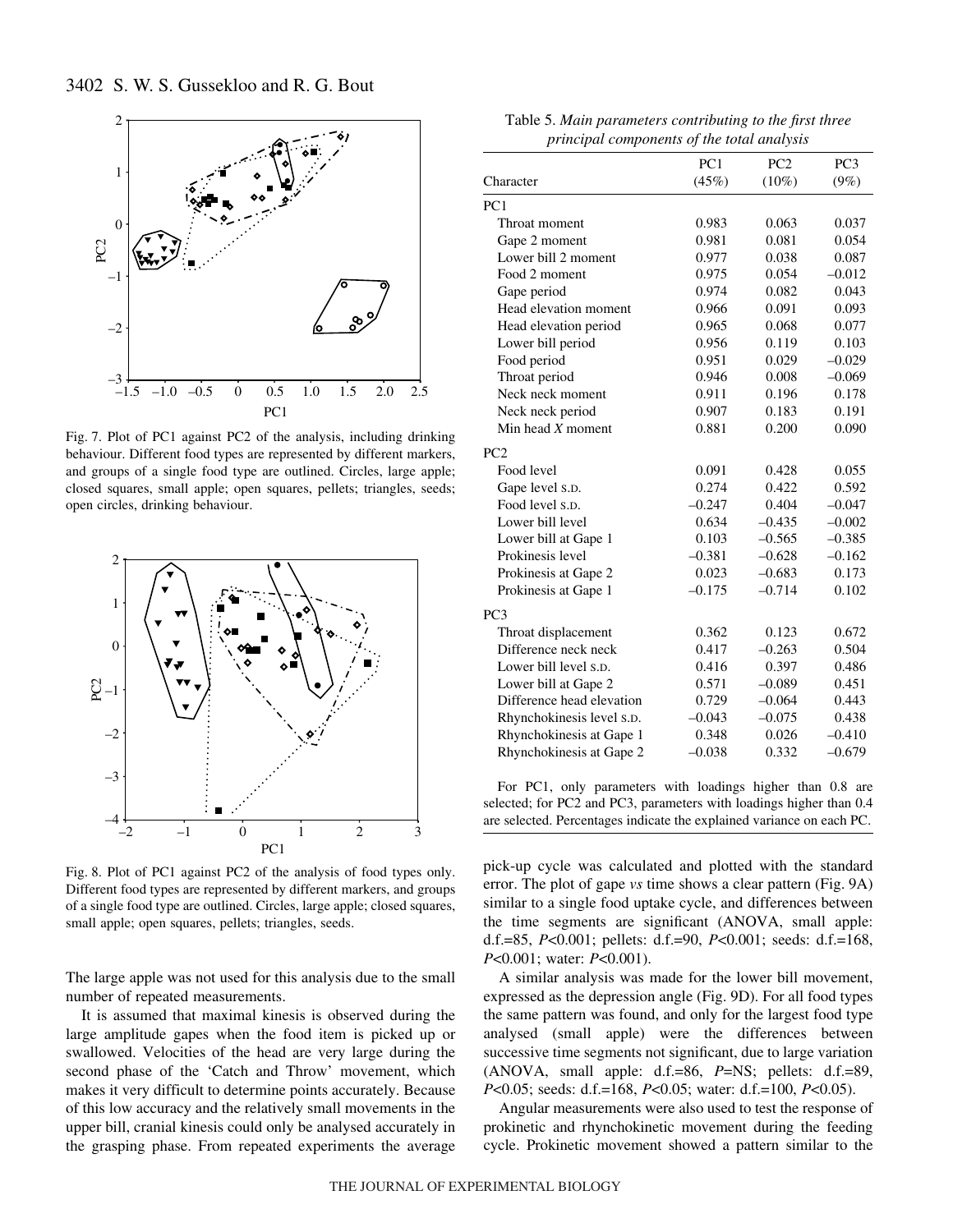

Fig. 9. Kinesis in the upper bill of the greater rhea *Rhea americana*. Squares indicate mean values ( $N=13$ , except at 0.24 s, where  $N=12$ ) for each parameter at a certain time for the peck up phase with a medium sized food type (3: pellets). Vertical lines indicate 95% confidence intervals. The gape (A) is represented as the distance between the bill tips. Prokinesis (B), rhynchokinesis (C) and lower bill depression (D) are represented by change in angles (no absolute values). Negative angles for prokinesis and rhynchokinesis indicate elevation of the upper bill. Lower bill depression is represented by positive values.

lower bill movement but with a much smaller amplitude (Fig. 9B). However, the prokinetic movement pattern is not

# *Feeding behaviour of palaeognathous birds* 3403

Table 6. *Main parameters contributing to the first three principal components of the food type analysis*

|                           | Principal component |          |                 |  |  |
|---------------------------|---------------------|----------|-----------------|--|--|
|                           | PC1                 | PC2      | PC <sub>3</sub> |  |  |
| Parameter                 | (33%)               | (25%)    | $(8\%)$         |  |  |
| PC <sub>1</sub>           |                     |          |                 |  |  |
| Gape period               | 0.970               | 0.168    | 0.017           |  |  |
| Head elevation period     | 0.970               | 0.135    | 0.012           |  |  |
| Head elevation moment     | 0.968               | 0.166    | 0.002           |  |  |
| Food period               | 0.968               | $-0.062$ | 0.019           |  |  |
| Food 2 moment             | 0.965               | 0.136    | 0.027           |  |  |
| Gape 2 moment             | 0.963               | 0.219    | 0.025           |  |  |
| Lower bill 2 moment       | 0.963               | 0.209    | 0.059           |  |  |
| Lower bill period         | 0.959               | 0.164    | $-0.023$        |  |  |
| Difference head elevation | 0.741               | $-0.617$ | $-0.145$        |  |  |
| Gape 1                    | 0.734               | $-0.462$ | $-0.088$        |  |  |
| PC2                       |                     |          |                 |  |  |
| Gape 2                    | $-0.052$            | 0.914    | 0.051           |  |  |
| Neck neck moment          | 0.361               | 0.885    | 0.072           |  |  |
| Neck neck period          | 0.364               | 0.877    | 0.085           |  |  |
| Throat moment             | 0.421               | 0.860    | 0.168           |  |  |
| Gape level                | 0.200               | 0.829    | $-0.073$        |  |  |
| Lower bill at Gape 2      | $-0.482$            | 0.804    | 0.203           |  |  |
| Head $X$ moment           | 0.514               | 0.748    | 0.017           |  |  |
| Lower bill level          | $-0.142$            | 0.721    | 0.410           |  |  |
| PC <sub>3</sub>           |                     |          |                 |  |  |
| Prokinesis at Gape 2      | 0.034               | $-0.154$ | 0.744           |  |  |
| Prokinesis at Gape 1      | $-0.429$            | 0.143    | 0.639           |  |  |
| Lower bill at Gape 1      | $-0.041$            | $-0.004$ | 0.513           |  |  |
| Rhynchokinesis at Gape 2  | $-0.107$            | $\theta$ | $-0.474$        |  |  |
| Prokinesis level          | $-0.635$            | 0.089    | 0.469           |  |  |
| Difference neck neck      | 0.230               | 0.390    | 0.437           |  |  |
| Food level s.D.           | 0.028               | $-0.298$ | $-0.427$        |  |  |
| Food level                | 0.457               | $-0.317$ | $-0.419$        |  |  |

For PC1 and PC2, only parameters with loadings higher than 0.7 are selected; for PC3, parameters with loadings higher than 0.4 are selected. Percentages indicate the explained variance on each PC.

significant for any food type or drinking (ANOVA; small apple, d.f.=87, *P*=NS; pellets: d.f.=89, *P*=NS, seeds: d.f.=167, *P*=NS; water: d.f.=102, *P*=NS). The rhynchokinetic movement patterns can be clearly recognised except in the drinking behaviour (Fig. 9C), but are only significant for the two largest food types, small apple and pellets (ANOVA, small apple: d.f.=84, *P*<0.05; pellets: d.f.=88, *P*<0.05; seeds: d.f.=166, *P*=NS; water: d.f.=98, *P*=NS). In Table 7 the maximal changes in the mean angles of the different types of kinesis are given, showing an increase in cranial kinesis with an increase in food size.

#### **Discussion**

#### *Kinematic analysis*

Our study showed clearly that the feeding behaviour of the palaeognathous birds strongly resembles the feeding patterns of neognathous birds. Some differences are found in the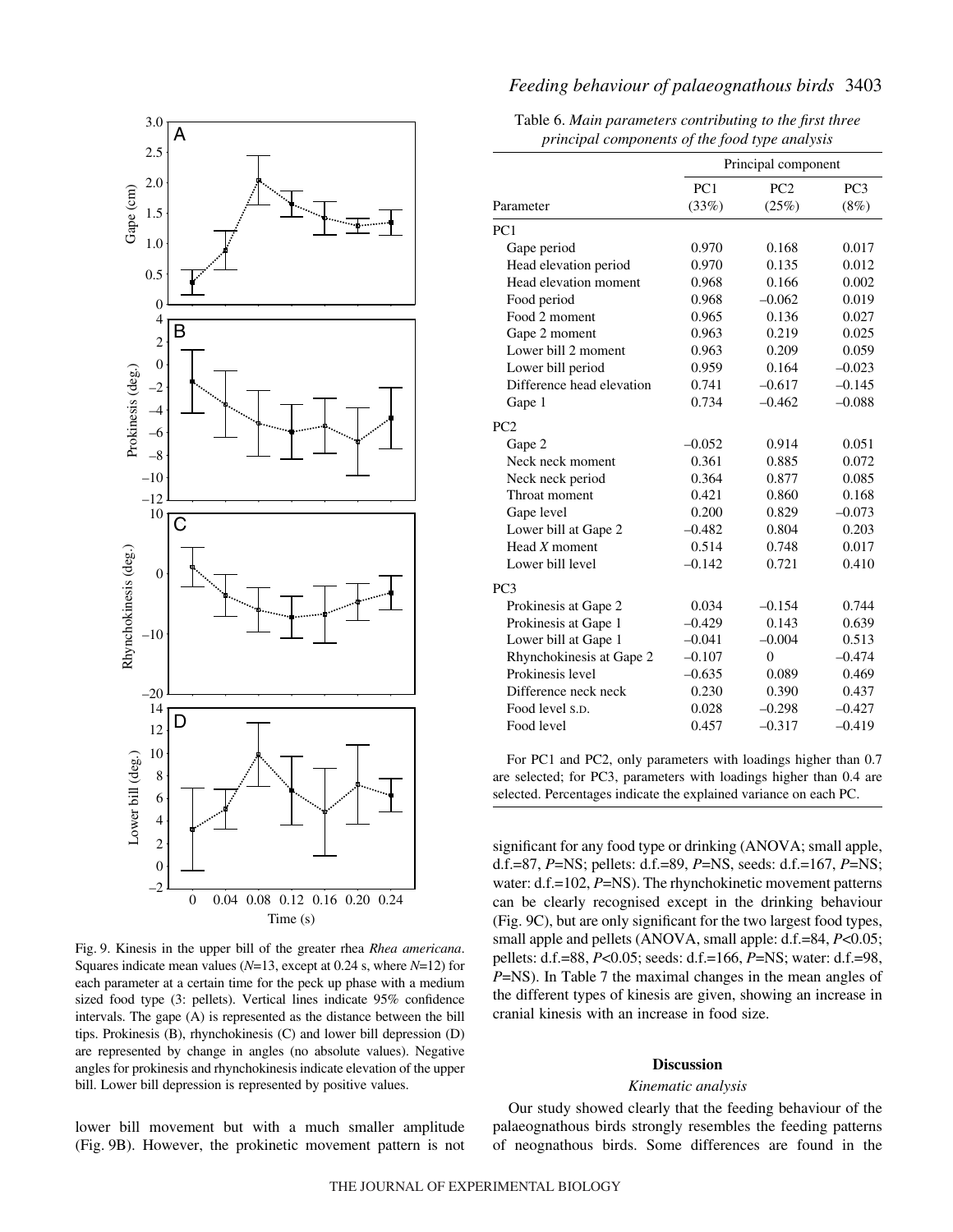| Food        | N  | Gape<br>(cm) | Lower bill<br>$(\text{deg.})$ | Prokinesis<br>$(\text{deg.})$ | Rhynchokinesis<br>$(\text{deg.})$ |
|-------------|----|--------------|-------------------------------|-------------------------------|-----------------------------------|
| Small apple | 11 | 1.8          | (5.4)                         | (1.1)                         | 10.1                              |
| Pellets     | 13 | 1.7          | 6.6                           | (3.7)                         | 7.1                               |
| Seeds       | 12 | 0.9          | 4.2                           | (1.1)                         | (2.9)                             |
| Water       |    | 3.7          | 24.5                          | (6.6)                         | (4.3)                             |

3404 S. W. S. Gussekloo and R. G. Bout

| Table 7. Maximal change in mean of all feeding cycles of kinesis parameters |  |  |  |
|-----------------------------------------------------------------------------|--|--|--|
|                                                                             |  |  |  |

approach phase, the intra-oral transport and intra-pharyngeal transport. In general the tongue plays a more important role in neognathous feeding behaviour than in palaeognathous feeding behaviour. The complete intra-oropharyngeal transport phase in palaeognathous birds is achieved by a single 'Catch and Throw' movement, which is in large contrast with the complicated 'Slide and Glue' mechanism and complex transport of food through the oropharynx often used by neognathous birds. However, for large food items neognathous birds may also use a single 'Catch and Throw' movement, but still show complex intra-pharyngeal transport (Zweers et al., 1994). The difference between the single 'Catch and Throw' movement of neognathous and palaeognathous birds is that the former use this movement to transport the food item onto the lingual base, while the latter use it to transport the food item to the area caudal to the lingual base. Tomlinson (2000) showed that in palaeognathous feeding behaviour the final transport of the food item into the oesophagus is achieved by a single retraction of the tongue and larynx. The protraction/depression of the tongue during the 'Catch and Throw' movement and the retraction during swallowing are the main functions of the tongue during feeding.

Similarly, the drinking behaviour of the rhea lacks the tongue movement present in neognathous drinking. The general drinking pattern of neognathous birds (Zweers, 1992) consists of (1) a fixation phase, in which the bird orientates its head, (2) the downstroke, in which the head is lowered towards the water, (3) the immersion phase, during which the actual water intake takes place, and (4) the upstroke, in which the head is positioned in such a way that gravitational forces facilitate transport of the water from the oropharynx into the oesophagus (swallowing). All these phases are also represented in palaeognathous drinking behaviour and similar to neognathous phases. Large differences, however, are found in the immersion phase. In the rhea there is no stationary immersion phase but a scooping motion, the bill remains widely opened, and no tongue movement is observed during this phase. Intra-oral transport during immersion in Neognathes always includes pro- and retraction of the tongue. Only during the head upstroke does a single protraction of the tongue in rhea facilitate the movement of the water into the oesophagus.

Although feeding and drinking behaviours were analysed under controlled conditions, field data show that the observed feeding behaviours are present in the natural behaviour of the rhea as well. The natural feeding and food-acquisition behaviour of all Palaeognathae, except the kiwi (*Apteryx* sp.), can be described as browsing, which means eating a wide variety of plant material with some occasional carnivorous food. The food preferences of the greater rhea in the wild (Martella et al., 1996) suggest that no fundamentally different feeding behaviours are required, other than the ones analysed in our study. The diet consists of a wide variety of food items, but is mainly vegetarian (Mosa, 1993; Martella et al., 1996; Quin, 1996). The assumption that the feeding behaviour is characteristic for all Palaeognathae is confimed by a number of observations. The single 'Catch and Throw' feeding behaviour and both the scooping and 'Catch and Throw' drinking behaviour have been observed in the greater rhea in the wild. We also observed the single 'Catch and Throw' feeding behaviour in wild and captive ostriches *Struthio camelus* L., captive emus *Dromaius novaehollandiae* Latham and captive cassowaries *Casuarius casuarius* (L.). Although there are some differences between the diets of the various palaeognathous species, these seem due to local food availability, and not to preference or performance.

In order to determine the importance of cranial kinesis in the feeding behaviour of the palaeognathous species, we determined bending both in the area of the nasal–frontal articulation and in the upper bill itself. Our study showed that during feeding behaviour kinesis is found between the rostral and caudal part of the upper bill in rhea. No, or only very limited, bending occurs in the area of the nasal–frontal articulation, the position where in many neognathous species the naso–frontal hinge is situated. The elevation amplitude of the bill tip relative to the cranium in the rhea is similar to the elevation of the upper bill found in prokinetic neognathous birds (approximately 5–10°; Kooloos and Zweers, 1989; Heidweiller and Zweers, 1990; van den Heuvel, 1992).

One hypothesis about the role of rhynchokinesis states that it reinforces the grip on food items by simultaneously depressing the upper bill tip and elevating the lower bill tip, as found in certain Charadriiformes (Zusi, 1984). No upper bill depression is observed in the rhea, which indicates that rhynchokenesis is not used in this way in Palaeognathae.

Our video recordings of beak movement suggested that there may be a difference between neognathous rhynchokinesis and paleognathous rhynchokinesis. While a clear bending point is present in Neognathae, the upper beak in rhea seems flexible over its full length. The elevation angle of the upper bill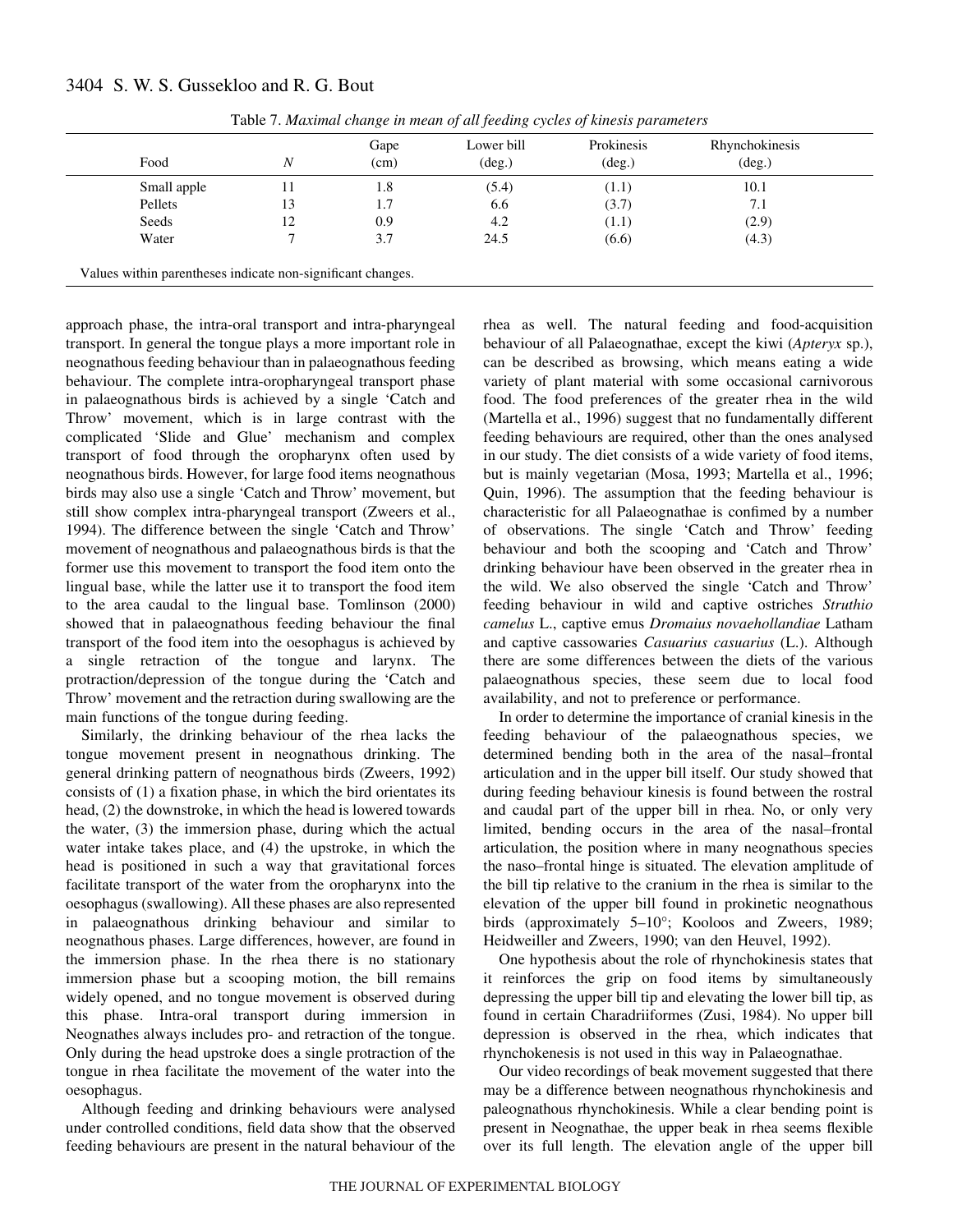gradually declines more caudally in the upper bill. This strongly suggests that a single hinge or narrow bending zone is not present in Palaeognathae. This conforms with the description of Zusi (1984), who named this flexibility over the full-length 'central' rhynchokinesis. The relation between rhynchokinesis and the detailed anatomy of the beak is explored in an accompanying paper (Gussekloo and Bout, 2005).

#### *Phylogenetic analysis of feeding behaviour*

To determine whether the feeding behaviour of the Palaeognathae is derived or primitive within modern birds, a comparison can be made with the general feeding patterns found in other tetrapods. The method of feeding in tetrapods depends on the presence of a well-developed lingual apparatus. If a well-developed lingual apparatus is absent two main types of non-lingual feeding are present within the tetrapods: inertial feeding and the feeding pattern observed in snakes (de Vree and Gans, 1994). Comparison of the feeding behaviour of the rhea with the nearest living sister group of birds, the crocodilians, shows that the feeding behaviour of the rhea is more similar to reptilian inertial feeding than the general feeding pattern of neognathous birds (Zweers et al., 1994; Cleuren and de Vree, 1992). In crocodilian intra-oral transport the tongue elevates the food item until it presses against the palate. Then gape is rapidly increased and the cranium moved forward (the avian 'Catch and Throw'), while the tongue is depressed to enlarge the buccal cavity and to facilitate the transport of the food item. In the rhea the final transport of a food item into the oesophagus is achieved by a retraction of the hyolingual apparatus (Tomlinson, 2000), similar to transport in crocodilians. The fact that feeding behaviour of the rhea resembles feeding behaviour of crocodilians, and lacks certain elements found in the general feeding pattern of neognathous birds, seems to suggest that inertial feeding behaviour is basal within birds. This would agree with the widely accepted hypothesis that the Palaeognathae are the oldest offshoot in the phylogeny of modern birds (Bock, 1963; Meise, 1963; Parkes and Clark, 1966; Cracraft, 1974; de Boer, 1980; Prager and Wilson, 1980; Sibley and Ahlquist, 1981; McGowan, 1984; Feduccia, 1985; Handford and Mares, 1985; Elzanowski, 1986; Houde, 1986; Bledsoe, 1988; Caspers et al., 1994; Lee et al., 1997; van Tuinen et al., 1998; Simon et al., 2004). However, lingual feeding is found in the more primitive amphibians (de Vree and Gans, 1994), and present in many reptilians (Bramble and Wake, 1985; Reilly and Lauder, 1990; Herrel et al., 1996). As crocodiles are a very distant sister group of birds the possibility remains that crocodiles and Paleaognathae are specialized inertial feeders and that lingual feeding is the most primitive avian feeding mechanism. Tetrapod inertial feeding is believed to have evolved many times independently within vertebrates (de Vree and Gans, 1994). The simple movement patterns of the tongue in rhea may be the consequence of a reduction in size related to efficient 'Catch and Throw' feeding behaviour. Since it cannot unambiguously be determined whether the feeding pattern of the palaeognathous birds is primitive or a specific adaptation, these data cannot be used to determine the phylogenetic position of the Palaeognathae.

#### *General discussion*

From the comparison of feeding patterns we conclude that the feeding and drinking behaviours of the rhea resemble those of neognaths, but lack certain elements found in the general feeding pattern of neognathous birds, especially with respect to tongue movements. We found no elements in the feeding behaviour that might impose additional functional demands on the PPC, nor are any of the behavioural elements investigated more demanding than in neognathous feeding. This indicates that the specific morphology of the PPC is not the result of specific functional demands from palaeognathous feeding behaviour. Also the hypothesised role of rhynchokinesis in relation to the cranial morphology could not be confirmed. Central rhynchokinesis is present in the upper bill, but does not play an important role in improving grip on the food item or in increasing the gape. It must therefore be concluded that the kinetic feature of the bill is not the factor that determined the morphology of the PPC.

Alternative explanations for the presence of the characteristic PPC complex have been suggested. Bock (1963) proposed that the special morphology of the PPC might be an adaptation to the high impact forces on the bill during pecking. Our movement analysis showed that the rhea is capable of controlling the impact force of pecking. The head hits the ground at approximately  $11.30 \text{ m s}^{-2}$ . The mean calculated impact force was 2.83 N and the maximum did not exceed 7.54 N. Using a compressive strength of  $170\times10^6$  Pa for bone we can calculate that a cross-sectional area of the bones of just  $0.05~\mathrm{mm}^2$  is sufficient to withstand these forces. It seems clear that this area is many times smaller than the actual crosssectional area in the skull of the rhea.

Another explanation is that the morphology of the palaeognathous PPC is the result of selection forces that are not directly related to feeding, but do affect the morphology of the PPC indirectly. While Paleognathae are often believed to be basal to Neognathae, an alternative hypothesis states that Palaeognathae have actually a derived phylogenetic position and have evolved through neoteny from a flying ancestor (de Beer, 1956). The hypothesis on the neotenous origin of the Palaeognathae was recently revived by physiological/ ontogenetic data (Dawson et al., 1994) and molecular systematics (Mindell et al., 1997; Härlid and Arnason, 1999). The physiological/ontogenetic experiments showed that induced neoteny in neognathous birds results in a morphology of the PPC that was similar to that of the Palaeognathae, while the molecular systematic data show a derived position of the Palaeognathae within the Neognathae and not a basal position of the group. A comparison of the cranial morphology of the Palaeognathae with different developmental stages of neognatous birds showed, however, that not a single developmental stage resembles the palaeognathous configuration (Gussekloo and Bout, 2002). This is a clear indication that the palaeognathous PPC is not the result of neoteny.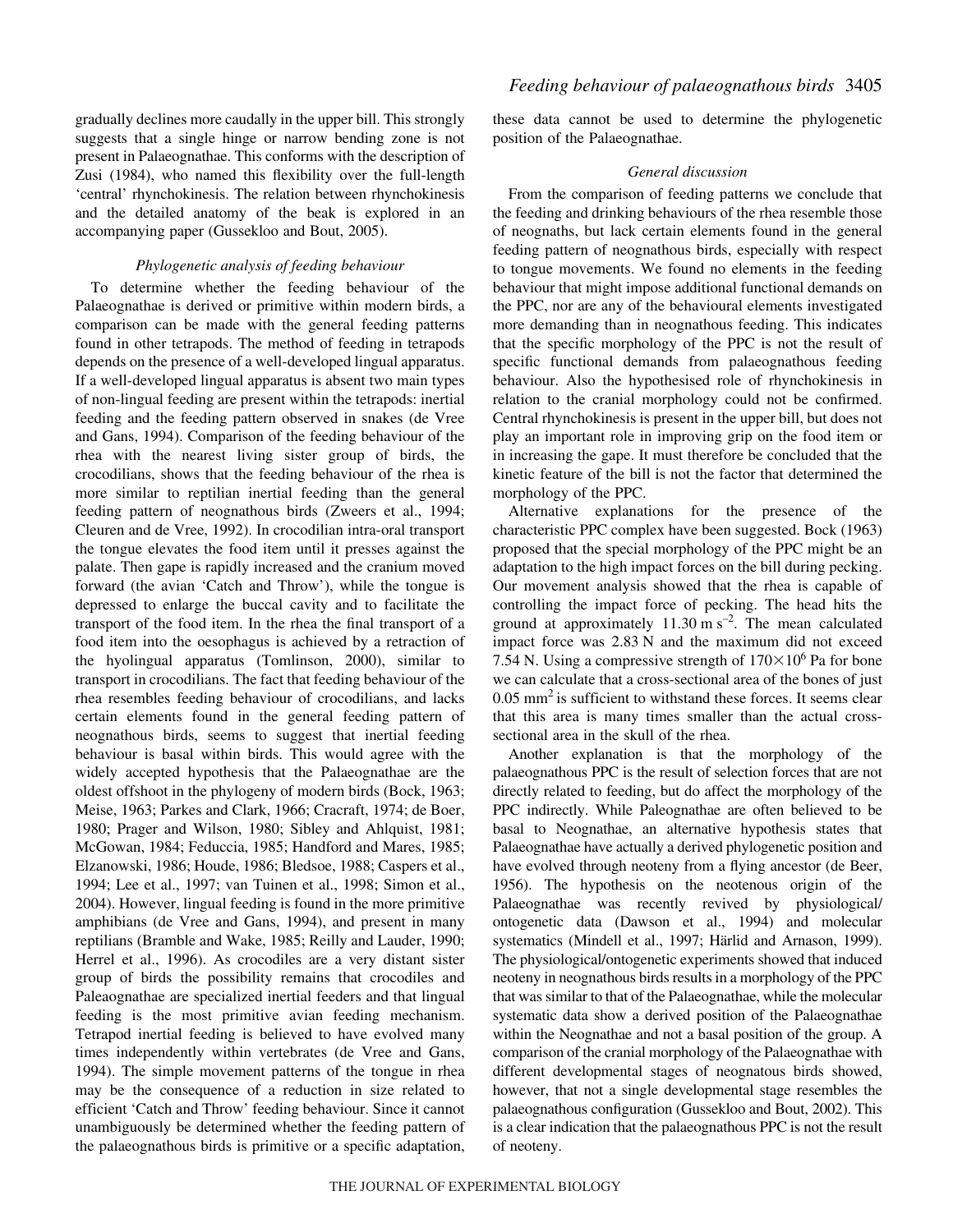# 3406 S. W. S. Gussekloo and R. G. Bout

A third hypothesis on the origin of the special morphology of the palaeognathous PPC proposes that the morphology of the extant palaeognathous PPC is the result of the continuous reduction of bony and ligamentous elements in the lateral aspect of the skull (Gussekloo and Zweers, 1999). Although birds in general have less bony and ligamentous elements in the lateral aspect of the skull than closely related groups such as dinosaurs and other reptiles, Palaeognathae have even less than most birds. Compared to Neognathae, Palaeognathae lack a clear *Ligamentum postorbitale* and the lateral bar of the upper bill (Bock, 1964; Zusi, 1984). The reduction of these elements might have resulted in a relatively unstable configuration of the upper bill, especially under conditions of external loading. The only type of food acquisition that is not covered by our study is pulling leaves off plants. It is possible that this way of feeding imposes special functional demands on the construction of the upper beak. The removal of leaves is mainly achieved by neck motion, and generates external forces on the upper bill. While preliminary observations showed that the transport of the food items used in the present study is very similar to the transport of grass or leaves that are removed from the plant, it is possible that the morphology of the upper bill of the Palaeognathae is adapted to oppose the reaction forces during pulling (see also Gussekloo and Bout, 2005). Although it seems that such a force regime is not unique for Paleognathae (e.g. grazing geese, pulling off berries by passerines), it is unique when combined with the absence of lateral bars in the skull. Since the Palaeognathae could not counteract the external forces by reinforcing these lateral elements, it may have been necessary to reinforce the unstable upper bill configuration in the ventral elements, resulting in a more rigid PPC. As a consequence of this reinforcement of the ventral plane of the upper bill, active kinesis of the upper bill may also become limited. Additional experiments to test this hypothesis are described in the accompanying paper (Gussekloo and Bout, 2005).

#### **References**

- **Beddard, F.** (1898). *The Structure and Classification of Birds*. London: Longmans, Green and Company.
- **Bledsoe, A. H.** (1988). A phylogenetic analysis of postcranial skeletal characters of the ratite birds. *Ann. Carnegie Mus.* **57**, 73-90.
- **Bock, W. J.** (1963). The cranial evidence for Ratite affinities. *Proceedings of the XIIIth International Ornithological Congress* (ed. C. G. Sibley, J. J. Hickey and M. B. Hickey), pp. 39-54. Baton Rouge, FL: American Ornithologists' Union.
- **Bock, W. J.** (1964). Kinetics of the avian skull. *J. Morphol.* **114**, 1-42.
- **Bramble, D. and Wake, D. B.** (1985). Feeding mechanisms of lower tetrapods. In *Functional Vertebrate Morphology* (ed. M. Hildebrand, D. Bramble, K. Liem, and D. B. Wake), pp. 230-261. Cambridge, MA: Harvard University Press.
- **Bruning, D. F.** (1974). Social structure and reproductive behaviour in the greater rhea. *Living Bird* **13**, 251-294.
- **Caspers, G.-J., Wattel, J. and de Jong, W. W.** (1994). Alpha A-crystallin sequences group tinamou with ratites. *Mol. Biol. Evol.* **11**, 711-713.
- **Cleuren, J. and de Vree, F.** (1992). Kinematics of the jaw and hyolingual apparatus during feeding in *Caiman crocodilus*. *J. Morphol.* **212**, 141-154.
- **Cracraft, J.** (1974). Phylogeny and evolution of the ratite birds. *Ibis* **116**, 494- 521.

**Dawson, A., McNaughton, F. J., Goldsmith, A. R. and Degen, A. A.** (1994).

Ratite-like neoteny induced by neonatal thyroidectomy of European starlings, *Sturnus vulgaris*. *J. Zool.* **232**, 633-639.

- **de Beer, G.** (1956). The evolution of ratites. *Bull. Br. Mus. Nat. Hist. Zool.* **4**, 5-70.
- **de Boer, L. E. M.** (1980). Do the chromosomes of the kiwi provide evidence for a monophyletic origin of ratites? *Nature* **287**, 84-85.
- **Elzanowski, A.** (1989). Ontogeny and evolution of the ratites. In *Acta XIX Congresseus Internationalis Ornithologici,* Vol. 2 (ed. H. Ouellet), pp. 2037-2046. Ottawa: University of Ottawa Press.
- **Feduccia, A.** (1985). The morphological evidence for ratite monophyly, fact or fiction. In *Proceedings of the 18th International Ornithological Congress* (ed. V. D. Ilyichev and V. M. Gavrilov), pp. 184-190. Moscow: Academy of Sciences of the USSR.
- **Furbringer, M.** (1888). Untersuchungen zur Morphologie und Systematik der Vogel. Amsterdam: van Holkema.
- **Gadow, H.** (1892). On the classification of birds. *Proc. Zool. Soc. London* **1892**, 229-256.
- **Gussekloo, S. W. S. and Bout, R. G.** (2002). Non-neotenous origin of the palaeognathous (Aves) pterygoid-palate complex. *Can. J. Zool.* **80**, 1491-1497.
- **Gussekloo, S. W. S. and Bout, R. G.** (2005). Cranial kinesis in palaeognathous birds. *J. Exp. Biol.* **208**, 3409-3419.
- **Gussekloo, S. W. S. and Zweers, G. A.** (1999). The paleognathous pterygoidpalatinum complex. A true character? *Neth. J. Zool.* **49**, 29-43.
- **Gussekloo, S. W. S., Vosselman, M. G. and Bout, R. G.** (2001). Threedimensional kinematics of skeletal elements in avian prokinetic and rhynchokinetic skulls determined by roentgen stereophotogrammetry. *J. Exp. Biol.* **204**, 1735-1744.
- **Handford, P. and Mares, M. A.** (1985). The mating systems of ratites and tinamous: an evolutionary perspective. *Biol. J. Linn. Soc.* **25**, 77-104.
- Härlid, A. and Arnason, U. (1999). Analyses of mitochondrial DNA nest ratite birds within the Neognathae: supporting a neotenous origin of ratite morphological characters. *Proc. R. Soc. Lond. B* **266**, 305-309.
- **Heidweiller, J. and Zweers, G. A.** (1990). Drinking mechanisms in the zebra finch and the bengalese finch. *Condor* **92**, 1-28.
- **Herrel, A., Cleuren, J. and de Vree, F.** (1996). Kinematics of feeding in the lizard *Agama stellio*. *J. Exp. Biol.* **199**, 1727-1742.
- **Hofer, H.** (1954). Neue Untersuchungen zur Kopf Morphologie. In *Acta XI Congressus Internationalis Ornithologici* (ed. A. Portmann and E. Sutter), pp. 104-137. Basel: Birkhäuser Verlag.
- **Houde, P.** (1986). Ostrich ancestors found in the nothern hemisphere suggest new hypothesis of ratite origins. *Nature* **324**, 563-565.
- **Huxley, T. H.** (1867). On the classification of birds; and on the taxonomic value of the modifications of certain of the cranial bones observable in that class. *Proc. Zool. Soc.* **27**, 415-472.
- **Kooloos, J. G. M. and Zweers, G. A.** (1989). Mechanics of drinking in the mallard (*Anas platyrhynchos*, Anatidae). *J. Morphol.* **199**, 327-347.
- **Lee, K., Feinstein, J. and Cracraft, J.** (1997). The phylogeny of ratite birds: resolving conflicts between molecular and morphological data sets. In *Avian Molecular Evolution and Systematics* (ed. D. P. Mindell), pp. 173-195. San Diego: Academic Press.
- **Martella, M. B., Renison, D. and Navarro, J. L.** (1995). Vigilance in the greater rhea: effects of vegetation height and group size. *J. Field Ornithol.* **66**, 215-220.
- **Martella, M. B., Navarro, J. L., Gonnet, J. M. and Monge, S. A.** (1996). Diet of greater rheas in an agrecosystem of central Argentina. *J. Wildl. Manage.* **60**, 586-592.
- **McDowell, S.** (1948). The bony palate of birds. Part I, the Paleognathae. *Auk* **65**, 520-549.
- **McGowan, C.** (1984). Evolutionary relationships of ratites and carinates: evidence from ontogeny of the tarsus. *Nature* **307**, 733-735.
- **Meise, W.** (1963). Verhalten der Straussartigen und Monophylie der Ratitae. In *Proceedings of the XIIIth International Ornithological Congress* (ed. C. G. Sibley, J. J. Hickey and M. B. Hickey), pp. 115-125. Baton Rouge, FL: American Ornithologists' Union.
- **Merrem, B.** (1813). Systematis naturalis Avium. *Abhandlungen der Köninglichen Akademie der Wissenschaften zu Berlin*, 237-259.
- **Mindell, D. P., Sorenson, M. D., Huddleston, C. J., Miranda, H. C., Knight, A., Sawchuk, S. J. and Yuri, T.** (1997). Phylogenetic relationships among and within select avian orders based on mitochondrial DNA. In *Avian Molecular Evolution and Systematics* (ed. D. P. Mindell), pp. 213- 247. San Diego: Academic Press.
- **Mosa, S. G.** (1993). Fall and winter diet and habitat preferences of the Andean Tinamou (*Nothura pentlandii*) in the Northwest Argentina. *Stud. Neotrop. Environ.* **28**, 123-128.